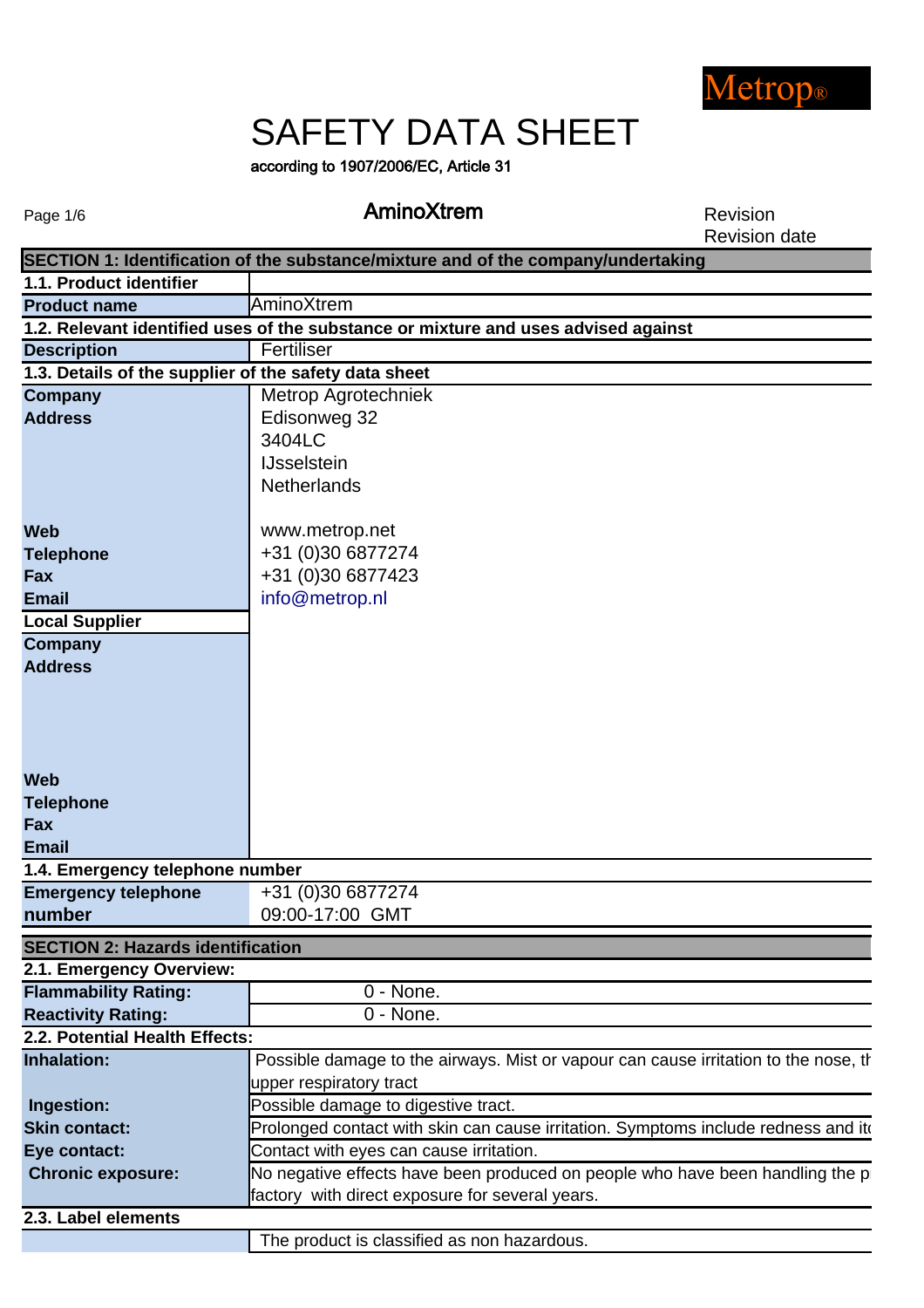| <b>Risk phrases</b>  | No Significant Hazard. |
|----------------------|------------------------|
| 2.4. Other hazards   |                        |
| <b>Other hazards</b> | None.                  |
|                      |                        |

Page 2/6

AminoXtrem Revision

Revision date

| <b>SECTION 3: Composition/information on ingredients</b> |           |                |        |                                 |              |  |
|----------------------------------------------------------|-----------|----------------|--------|---------------------------------|--------------|--|
| 3.1. Mixtures                                            |           |                |        |                                 |              |  |
| 67/548/EEC / 1999/45/EC                                  |           |                |        |                                 |              |  |
| <b>Chemical Name</b>                                     | Index No. | <b>CAS No.</b> | EC No. | <b>REACH Registration Conc.</b> |              |  |
|                                                          |           |                |        | <b>Number</b>                   | $($ %w/w $)$ |  |
| Amino acid mixture                                       |           | NA (mixture)   |        |                                 | 850 mg/l     |  |
| Mono ammonium phoshate                                   |           | 7722-76-1      |        |                                 |              |  |
| <b>Ammonium nitrate</b>                                  |           | 6484-52-2      |        |                                 |              |  |
| <b>Phosphoric acid</b>                                   |           | 7664-38-2      |        |                                 | 1.20%        |  |

**The wording of the hazard symbols and R-phrases is specified in chapter 16.** 

| <b>SECTION 4: First aid measures</b>    |                                                                                            |
|-----------------------------------------|--------------------------------------------------------------------------------------------|
| 4.1. Description of first aid measures  |                                                                                            |
| <b>Inhalation</b>                       | Move the exposed person to fresh air.                                                      |
| <b>Eye contact</b>                      | May cause irritation to eyes. Rinse immediately with plenty of water for 15 minute         |
|                                         | the eyelids open. No medical attention will be required.                                   |
| <b>Skin contact</b>                     | May cause irritation to skin. Wash off immediately with plenty of soap and water.          |
|                                         | contaminated clothing. Clean the shoes before re-use.                                      |
| <b>Ingestion</b>                        | INDUCE VOMITING WHEN SWALLOWED. Seek medical attention if irritation or syn                |
|                                         | Give plenty of water. No urgent actions will be required.                                  |
| Note to physician                       | Treat according to symptoms. No need for specific antidote.                                |
|                                         | 4.2. Most important symptoms and effects, both acute and delayed                           |
| <b>Inhalation</b>                       | May cause irritation to respiratory system.                                                |
| <b>Eye contact</b>                      | May cause irritation to eyes.                                                              |
| <b>Skin contact</b>                     | May cause irritation to skin.                                                              |
| <b>Ingestion</b>                        | May cause irritation to mucous membranes.                                                  |
|                                         | 4.3. Indication of any immediate medical attention and special treatment needed            |
| <b>Inhalation</b>                       | Inhalation of vapour may cause shortness of breath. Seek medical attention if              |
|                                         | irritation or symptoms persist.                                                            |
| <b>Eye contact</b>                      | Rinse immediately with plenty of water.                                                    |
| <b>Skin contact</b>                     | No sensitizaton effects reported. Wash with soap and water.                                |
| <b>Ingestion</b>                        | May cause irritation to mucous membranes.                                                  |
|                                         |                                                                                            |
| <b>SECTION 5: Firefighting measures</b> |                                                                                            |
| 5.1. Extinguishing media                |                                                                                            |
|                                         | Use extinguishing media appropriate to the surrounding fire conditions. Water spra         |
|                                         | to cool of containers exposed to fire. If water is used, use it in abundance to control    |
|                                         | 5.2. Special hazards arising from the substance or mixture                                 |
|                                         | Not considered as a fire hazard. Contact with metals and chemical products does not prodi- |
| 5.3. Explosion                          |                                                                                            |

**5.4. Special information** Not considered as an explosion hazard.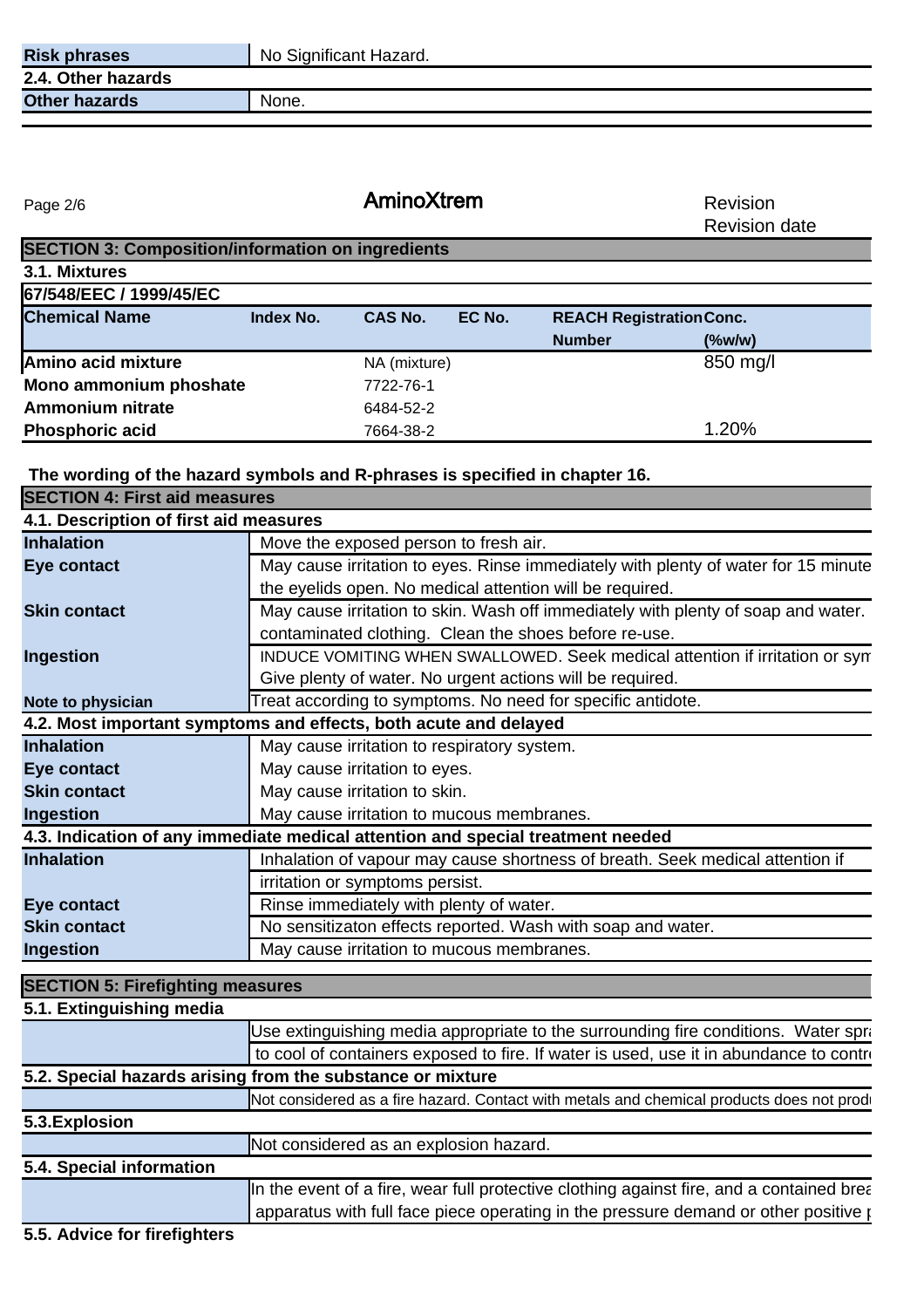| Wear suitable respiratory equipment when necessary. |
|-----------------------------------------------------|
|-----------------------------------------------------|

| 6.1. Personal precautions, protective equipment and emergency procedures<br>No personal protective equipment is required.<br>6.2. Environmental precautions |
|-------------------------------------------------------------------------------------------------------------------------------------------------------------|
|                                                                                                                                                             |
|                                                                                                                                                             |
|                                                                                                                                                             |
| No special requirements for ventilating the area in case of a leak or a spill.                                                                              |
| 6.3. Methods and material for containment and cleaning up                                                                                                   |
| Contain and recover liquid when possible. Not required to neutralise the liquid.                                                                            |
| The product is environmentally friendly.                                                                                                                    |
| 6.4. Reference to other sections                                                                                                                            |
| See section 2, 8, 13 for further information.                                                                                                               |
|                                                                                                                                                             |

Page 3/6

**SECTION 7: Handling and storage** 

## AminoXtrem Revision

Revision date

| 7.1. Precautions for safe handling                      |                                                                                       |  |  |
|---------------------------------------------------------|---------------------------------------------------------------------------------------|--|--|
|                                                         | Avoid contact with eyes and skin. Ensure adequate ventilation of the working area     |  |  |
|                                                         | best Manual Handling considerations when handling, carrying and dispensing.           |  |  |
|                                                         | 7.2. Conditions for safe storage, including any incompatibilities                     |  |  |
|                                                         | Keep in a cool, dry, well ventilated area. Keep containers tightly closed. Store in a |  |  |
|                                                         | labelled containers.                                                                  |  |  |
| 7.3. Specific end use(s)                                |                                                                                       |  |  |
|                                                         | Avoid direct sunlight as it has a degrading effect on the substance. Keep above 0°    |  |  |
|                                                         | frost damage and below 35°C                                                           |  |  |
|                                                         |                                                                                       |  |  |
| <b>SECTION 8: Exposure controls/personal protection</b> |                                                                                       |  |  |
|                                                         |                                                                                       |  |  |
| 8.1. Airborne exposure limits, TLV value                |                                                                                       |  |  |
|                                                         | There are no limitations on the airborne exposure. No TLV value.                      |  |  |
| 8.2. Ventilation system                                 |                                                                                       |  |  |
|                                                         | Ventilation of the general exhaust is not imperative.                                 |  |  |
|                                                         | 8.3. Personal respiratory protection (NIOSH Approved)                                 |  |  |
|                                                         | Neither personal respirator is required, nor full-face piece respirator.              |  |  |
| 8.4. Hand and body protection:                          |                                                                                       |  |  |
|                                                         | Impervious protective clothing, gloves, boots, aprons or overalls are not required.   |  |  |
| 8.5. Eye protection                                     |                                                                                       |  |  |
|                                                         | Wear chemical safety goggles or a full-face shield if the substance is splashing.     |  |  |
| <b>SECTION 9: Physical and chemical properties</b>      |                                                                                       |  |  |
|                                                         | 9.1. Information on basic physical and chemical properties                            |  |  |
| Appearance Liquid                                       |                                                                                       |  |  |
|                                                         | <b>Colour</b> Clear yellow to brown                                                   |  |  |
|                                                         | odour Light odour of ammonia                                                          |  |  |
|                                                         | $pH$ 2.0 - 3.0                                                                        |  |  |
|                                                         | <b>Solubility</b> miscible in all proportions in water                                |  |  |
| Specific gravity 1.01 at 25°C                           |                                                                                       |  |  |
|                                                         | Melting point No data available                                                       |  |  |
|                                                         |                                                                                       |  |  |
| Boiling point 100°C                                     |                                                                                       |  |  |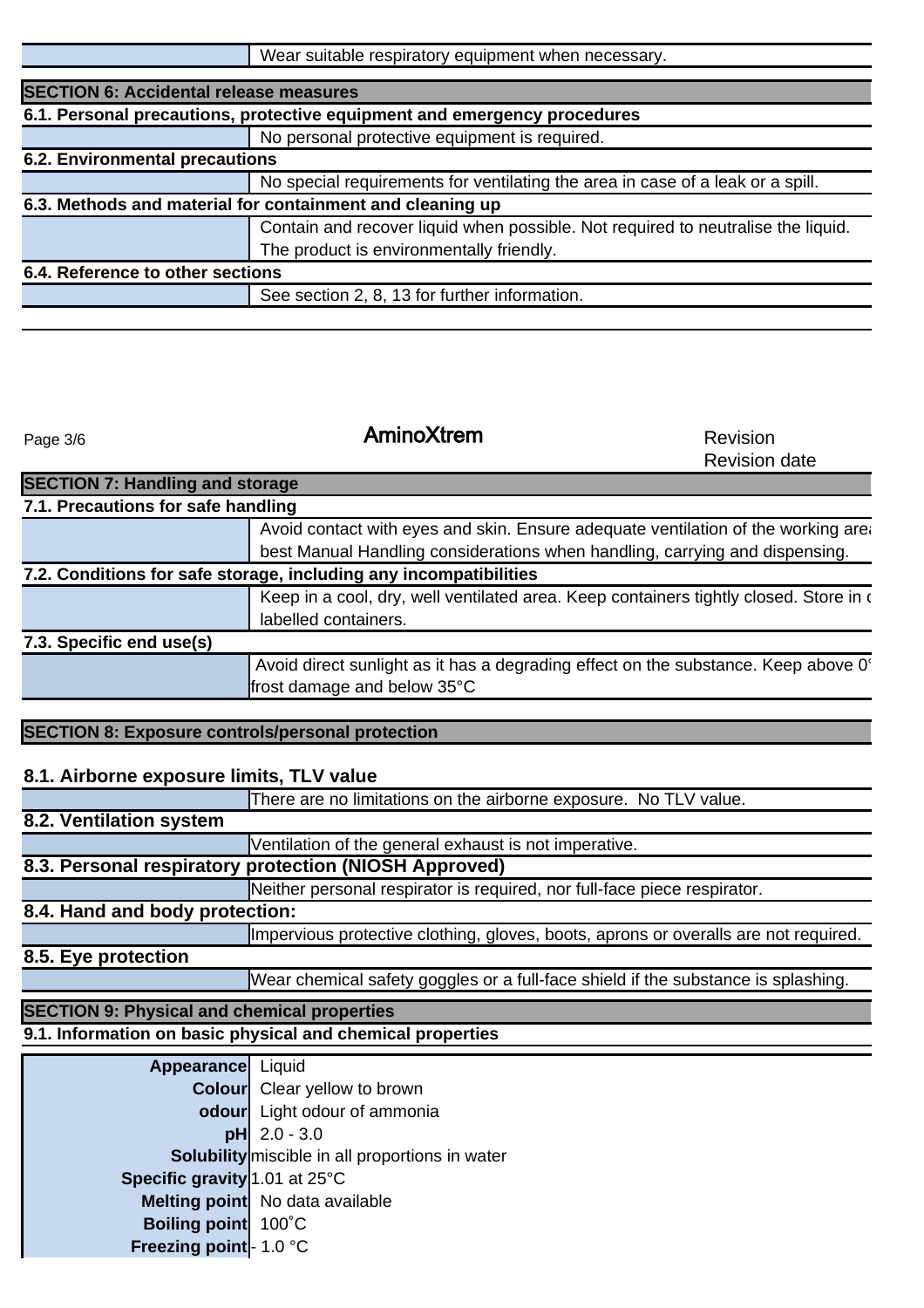|                                             | <b>Flash point</b> Not applicable  |
|---------------------------------------------|------------------------------------|
|                                             | Evaporation rate No data available |
| <b>Flammability</b>                         | Not flammable                      |
| <b>Vapour Flammability</b>                  | Not applicable                     |
|                                             | Vapour pressure No data available  |
|                                             | Vapour density No data available   |
| <b>Partition coefficient</b> Not applicable |                                    |
| <b>Autoignition temperature</b>             | Not applicable                     |
|                                             | Viscosity No data available        |
| <b>Explosive properties</b>                 | Non explosive                      |
|                                             | <b>Oxidising</b> Not applicable    |

Page 4/6

## AminoXtrem Revision

Revision date

| <b>SECTION 10: Stability and reactivity</b><br>Stable under normal conditions.     |  |  |
|------------------------------------------------------------------------------------|--|--|
|                                                                                    |  |  |
|                                                                                    |  |  |
|                                                                                    |  |  |
|                                                                                    |  |  |
| Stable under normal conditions.                                                    |  |  |
| 10.3. Possibility of hazardous reactions                                           |  |  |
| No hazardous reaction products may be formed when heated.                          |  |  |
|                                                                                    |  |  |
| Do not store in areas with pathogen outbreak possibilities.                        |  |  |
| 10.5. Hazardous reaction products                                                  |  |  |
| No hazardous reaction products may be formed when heated                           |  |  |
| 10.6. Thermal decomposition                                                        |  |  |
| No decomposition if stored and handled as prescribed.                              |  |  |
| <b>SECTION 11: Toxicological information</b>                                       |  |  |
| 11.1. Information on toxicological effects                                         |  |  |
| Not greater than 2000 mg/kg. Classified as "low oral toxicity". No death.          |  |  |
| > 2000 mg/Kg. No death.                                                            |  |  |
| Up to 4000 mg/kg/day did not elicit any evidence of toxicity. No death. No LD.50 1 |  |  |
| Up to 2500 mg/Kg/day did not elicit any evidence of toxicity. No death.            |  |  |
| Not mutagenic or neoplastic. No mutagenic activity in histidine auxotrophos of Sa  |  |  |
| Not carcinogenic.                                                                  |  |  |
| Not teratogenic                                                                    |  |  |
| <b>SECTION 12: Ecological information</b>                                          |  |  |
|                                                                                    |  |  |

| 12.1.1. Acute toxicity to fish (spawn, young fish, sturgeon larva, Daphnia Magna): |                                |  |  |
|------------------------------------------------------------------------------------|--------------------------------|--|--|
| No negative or toxic effects observed. LC50 >3000 mg/L.                            |                                |  |  |
| 12.1.2. Chronic toxicity to fish (spawn, young fish, sturgeon larva, Daphnia Magna |                                |  |  |
| No negative or toxic effects observed. LDO >2.344 mg/L LD100 >3000 mg/L.           |                                |  |  |
| 12.1.3. Toxic effects on algae:                                                    |                                |  |  |
|                                                                                    | No growth inhibition observed. |  |  |
| 12.1.4. Toxic effects on soil organism:                                            |                                |  |  |
|                                                                                    | No toxic effects observed      |  |  |

**12.1.5. Toxic effects on birds:**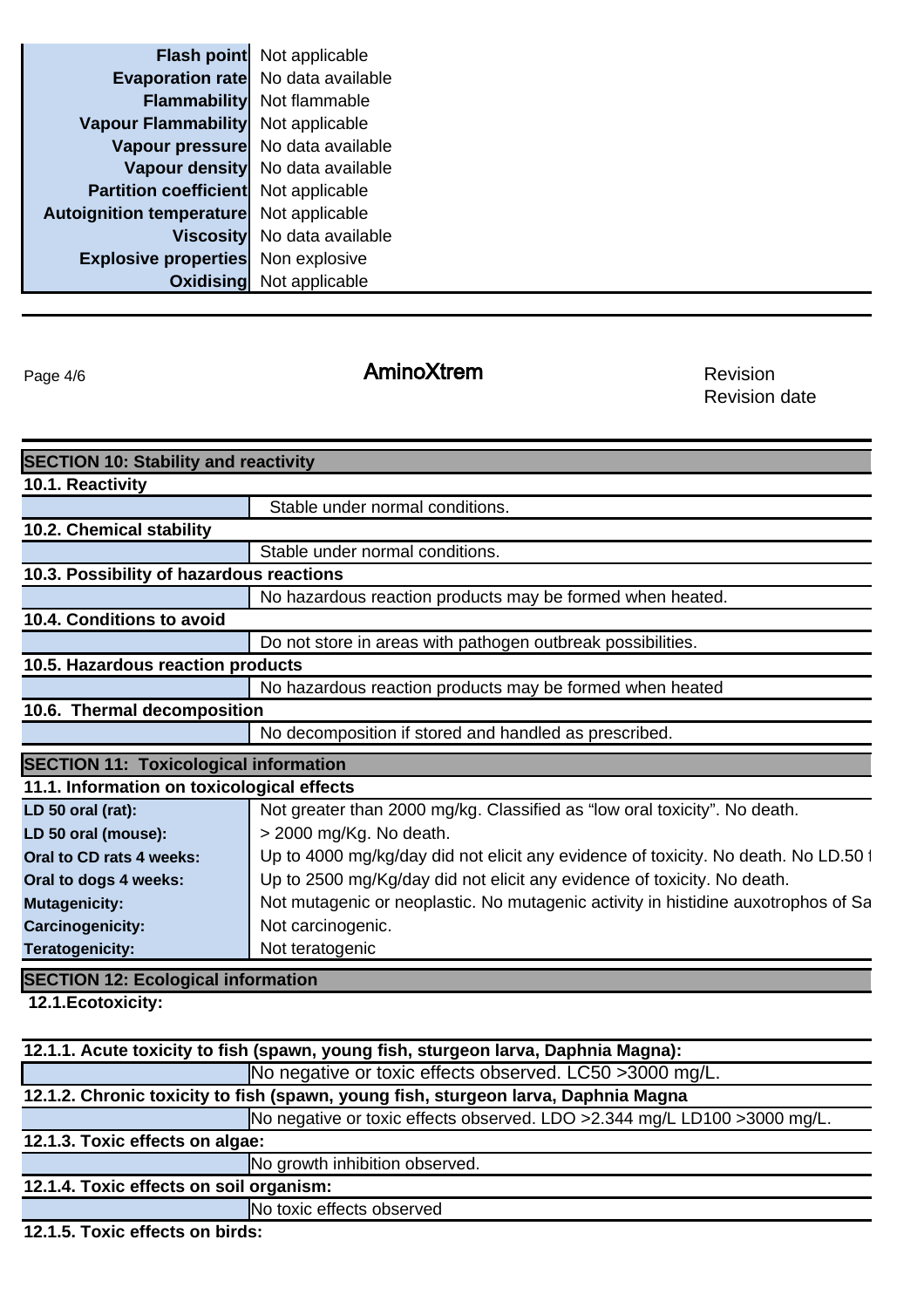|                                               | No toxic effects to birds.                                                               |  |  |
|-----------------------------------------------|------------------------------------------------------------------------------------------|--|--|
| 12.1.6. Toxic effects on pollinating insects: |                                                                                          |  |  |
|                                               | No acute toxicity to bees.                                                               |  |  |
| <b>12.2. Environmental effects:</b>           |                                                                                          |  |  |
|                                               | This product is an environmentally friendly product. When released into the soil,        |  |  |
|                                               | it improves the fertility of soil. The product has a very short persistence in the soil. |  |  |
|                                               |                                                                                          |  |  |

Page 5/6

#### **AminoXtrem** Revision

Revision date

#### **SECTION 13:Waste disposal considerations**

**or state.**  This product does not require special disposal consideration. Recovery or recycling shoul **hazardous waste. In case the product is contaminated during the storage by other contami waste management has to take care of its elimination or removal. This will be carried out ir** facility in accordance with regulations or requirements of the European Community, or loc

#### **SECTION 14: Transport information**

**14.1 Domestic (land, D.O.T.):**

| Proper shipping name:                  | Fertilizer |
|----------------------------------------|------------|
| Hazard class:                          | none       |
| UN/NA:                                 | none       |
| Packing:                               | group III  |
| Information reported for product/size: | none       |

#### **14.2 International (water, I.M.O.):**

| Proper shipping name:                  | Fertilizer |
|----------------------------------------|------------|
| <b>Hazard Class:</b>                   | none       |
| UN/NA:                                 | none       |
| Packing:                               | group III  |
| Information reported for product/size: | none       |

| <b>SECTION 15: Regulatory information</b> |                                                                                                                                                                                                                                                                                                                                                                                                                                                                                                                                                                                                                                                                                                          |
|-------------------------------------------|----------------------------------------------------------------------------------------------------------------------------------------------------------------------------------------------------------------------------------------------------------------------------------------------------------------------------------------------------------------------------------------------------------------------------------------------------------------------------------------------------------------------------------------------------------------------------------------------------------------------------------------------------------------------------------------------------------|
|                                           | 15.1. Safety, health and environmental regulations/legislation specific for the substance or mixture                                                                                                                                                                                                                                                                                                                                                                                                                                                                                                                                                                                                     |
| <b>Regulations</b>                        | REGULATION (EC) No 1907/2006 OF THE EUROPEAN PARLIAMENT AND OF THE CO<br>of 18 December 2006 concerning the Registration, Evaluation, Authorisation and Restricti<br>Chemicals (REACH), establishing a European Chemicals Agency, amending Directive 19<br>and repealing Council Regulation (EEC) No 793/93 and Commission Regulation (EC) No<br>as well as Council Directive 76/769/EEC and Commission Directives 91/155/EEC, 93/67/I<br>93/105/EC and 2000/21/EC. COMMISSION REGULATION (EU) No 453/2010 of 20 May<br>amending Regulation (EC) No 1907/2006 of the European Parliament and of the Council<br>Registration, Evaluation, Authorisation and Restriction of Chemicals (REACH), establishir |
|                                           | European Chemicals Agency, amending Directive 1999/45/EC and repealing Council Rec<br>(EEC) No 793/93 and Commission Regulation (EC) No 1488/94 as well as Council Direct<br>76/769/EEC and Commission Directives 91/155/EEC, 93/67/EEC, 93/105/EC and 2000/2                                                                                                                                                                                                                                                                                                                                                                                                                                            |
| 15.2. Chemical safety assessment          |                                                                                                                                                                                                                                                                                                                                                                                                                                                                                                                                                                                                                                                                                                          |
|                                           | No data is available on this product.                                                                                                                                                                                                                                                                                                                                                                                                                                                                                                                                                                                                                                                                    |

#### **SECTION 16: Other information**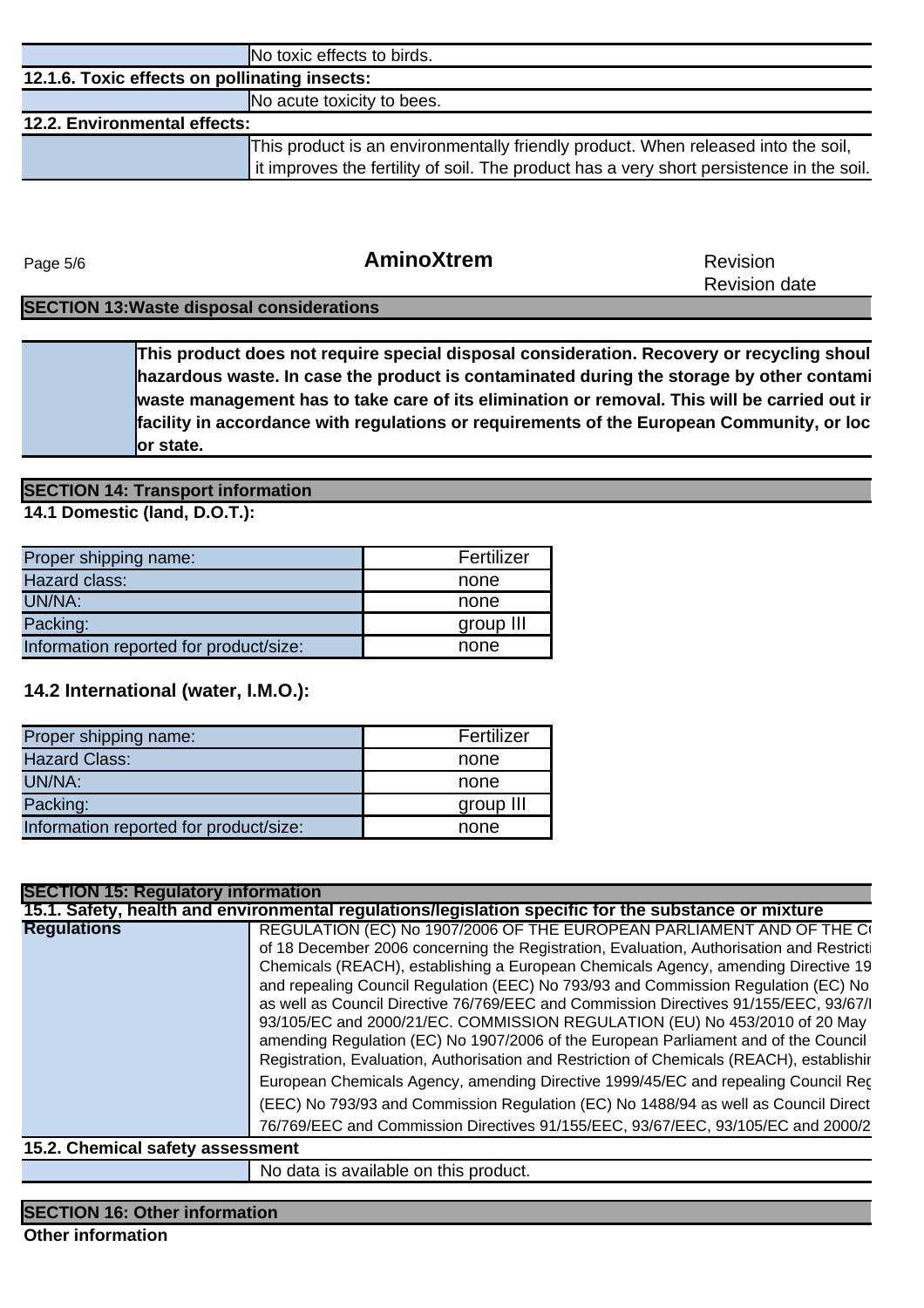| <b>NFPA Ratings:</b><br><b>Product use:</b> | <b>INot found</b><br>Agriculture                  |
|---------------------------------------------|---------------------------------------------------|
| <b>Risk phrases meanings:</b>               |                                                   |
| R8:                                         | Contact with combustible material may cause fire. |
| R9:                                         | Explosive when mixed with combustible material.   |
| R34:                                        | <b> Causes burns.</b>                             |

| Page 6/6          | AminoXtrem                                                                                                                                                                                                                                                                                                                                                                                                                                 | <b>Revision</b>      |  |
|-------------------|--------------------------------------------------------------------------------------------------------------------------------------------------------------------------------------------------------------------------------------------------------------------------------------------------------------------------------------------------------------------------------------------------------------------------------------------|----------------------|--|
|                   |                                                                                                                                                                                                                                                                                                                                                                                                                                            | <b>Revision date</b> |  |
| <b>DISCLAIMER</b> |                                                                                                                                                                                                                                                                                                                                                                                                                                            |                      |  |
|                   | The information supplied in this Safety Data Sheet is designed only as guidance 1<br>use, storage and handling of the product. This information is correct to the best of<br>knowledge and belief at the date of publication however no guarantee is made to<br>accuracy. This information relates only to the specific material designated and ma<br>valid for such material used in combination with any other materials or in any other |                      |  |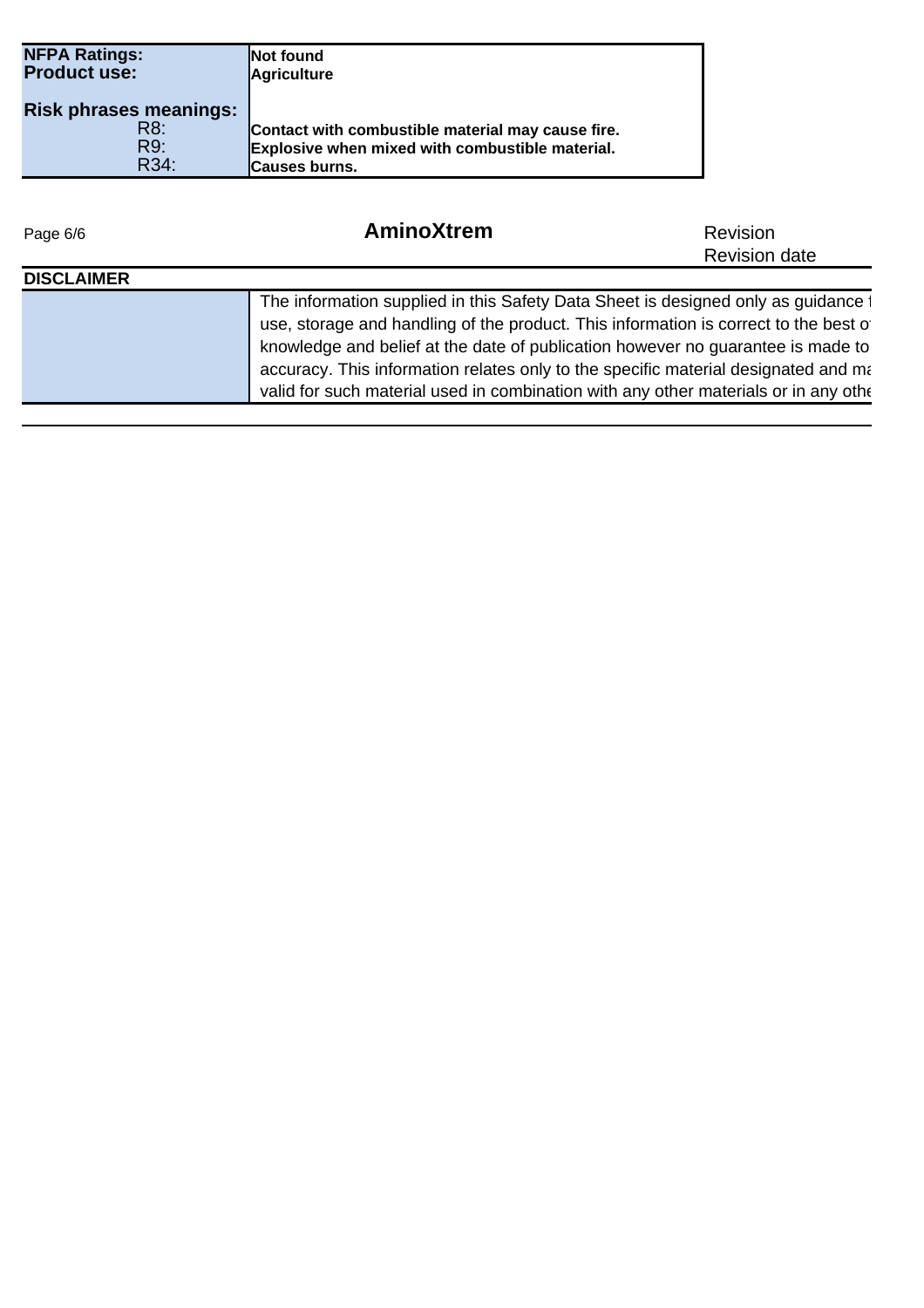| 1<br>1-12-2015 |
|----------------|
|                |
|                |
|                |
|                |
|                |
|                |

**Troat and** 

phing.

roduct in the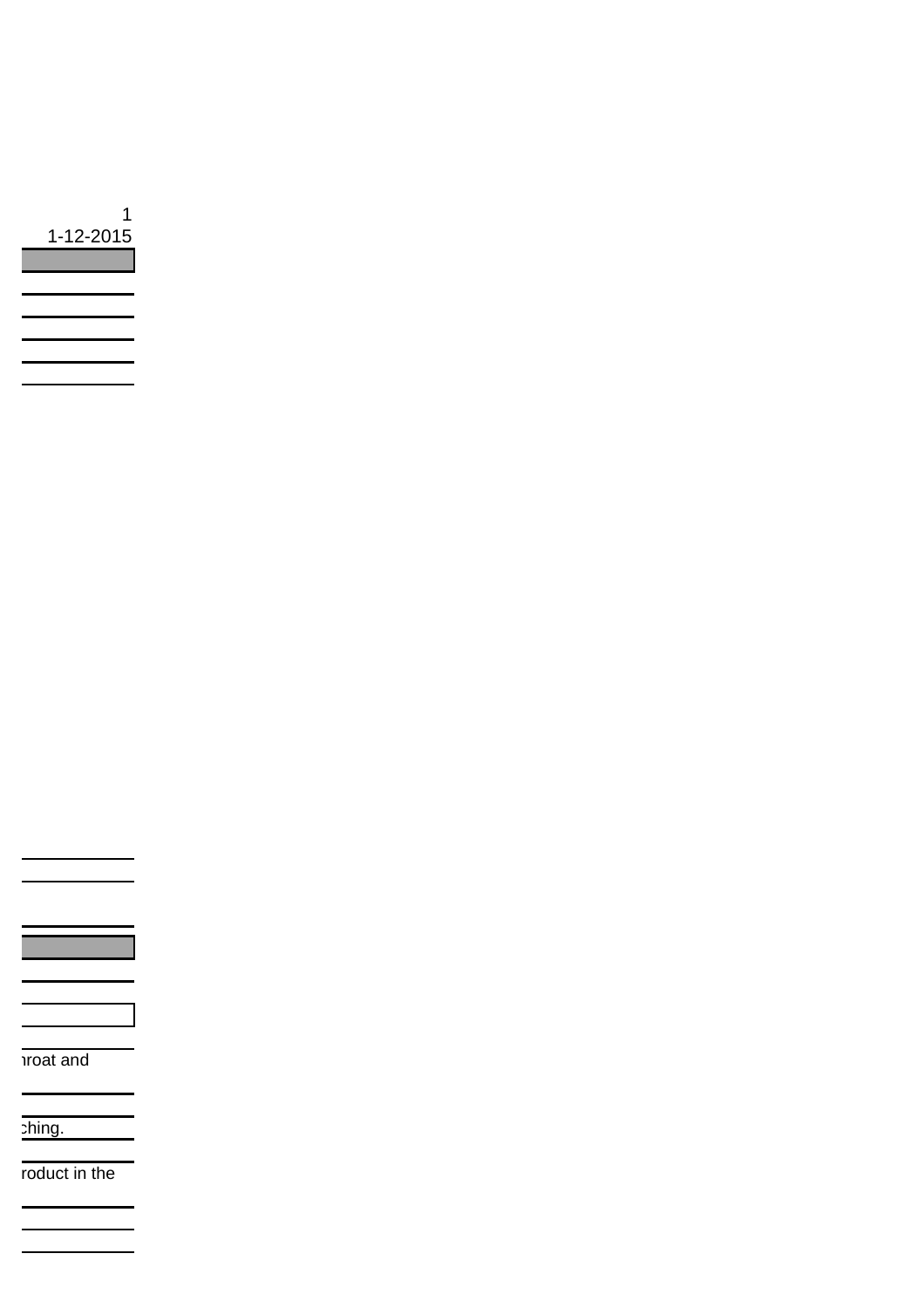| 1-12-2015                                                                     |                                                                                                  |
|-------------------------------------------------------------------------------|--------------------------------------------------------------------------------------------------|
| <b>Classification</b><br>Not classified<br>Not classified<br>R 8, R 9<br>R 34 |                                                                                                  |
|                                                                               |                                                                                                  |
| s holding                                                                     |                                                                                                  |
| Remove                                                                        |                                                                                                  |
|                                                                               | iptoms persist. INDUCE VOMITING WHEN SWALLOWED. Seek medical attention if irritation or symptoms |
|                                                                               |                                                                                                  |

ay may be used ol the heat.

uce fire.

1thing pressure mode.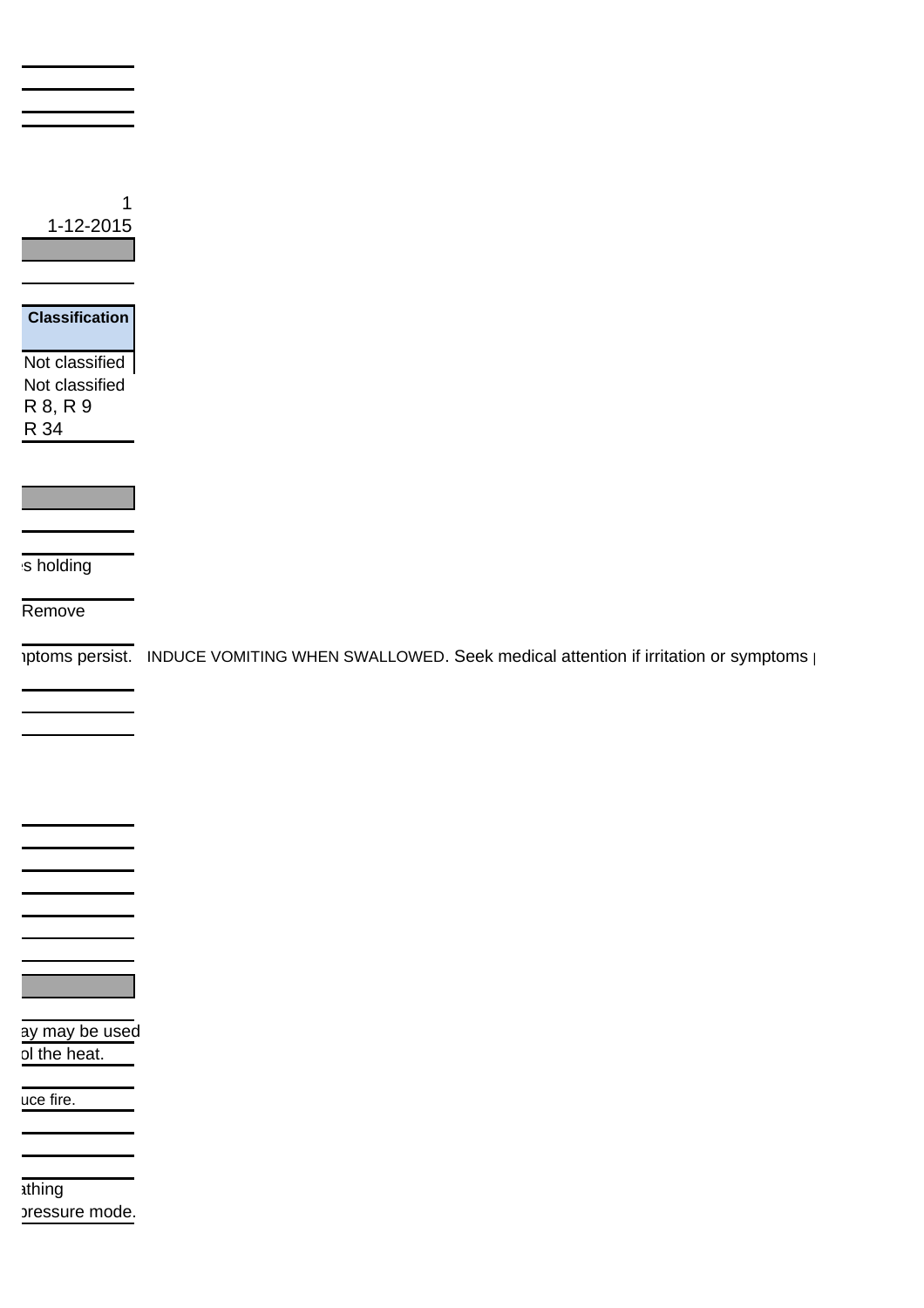1 1-12-2015

a. Adopt

correctly

 $\overline{\overline{C}}$  to prevent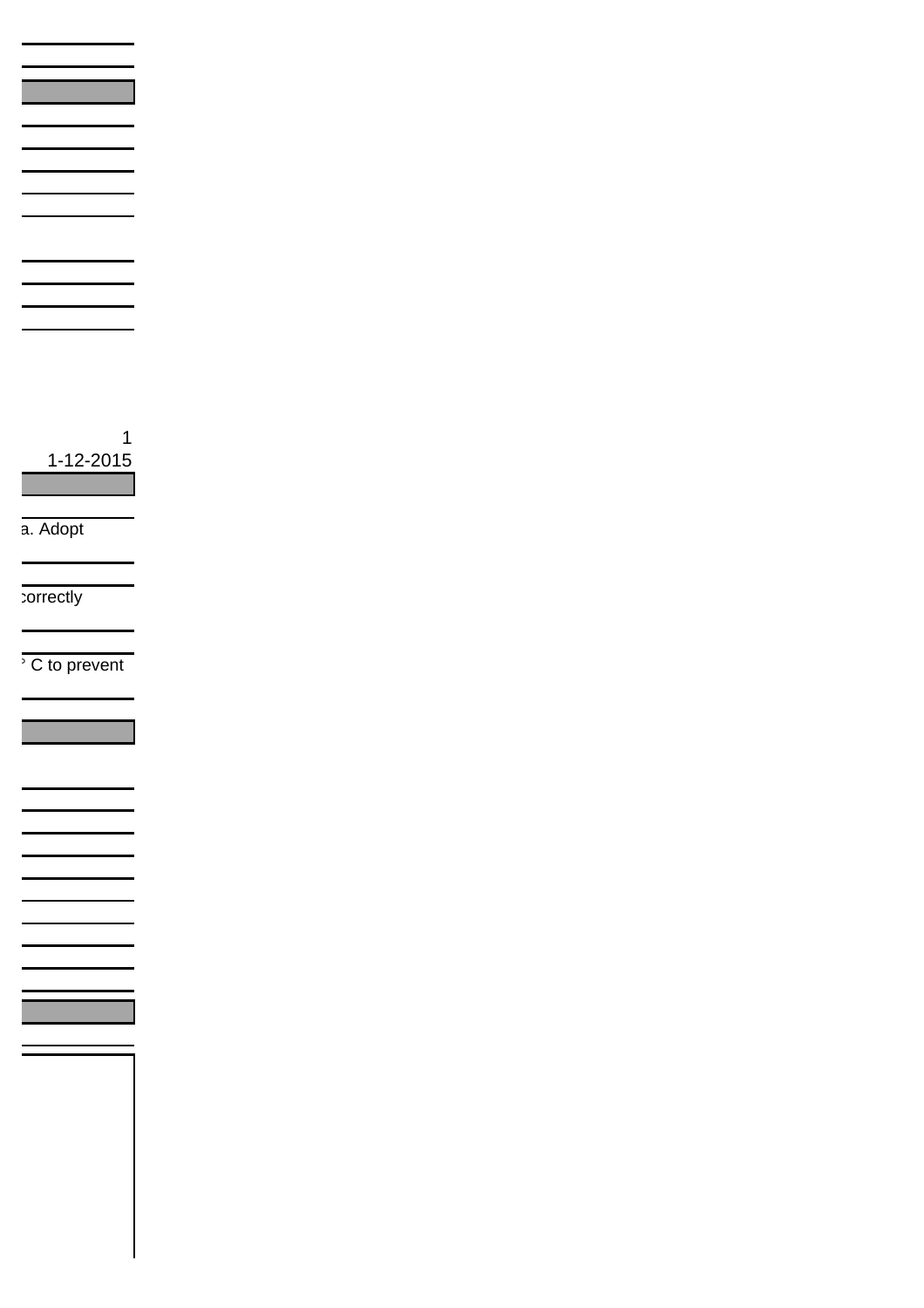1 1-12-2015

found.

Imonella T.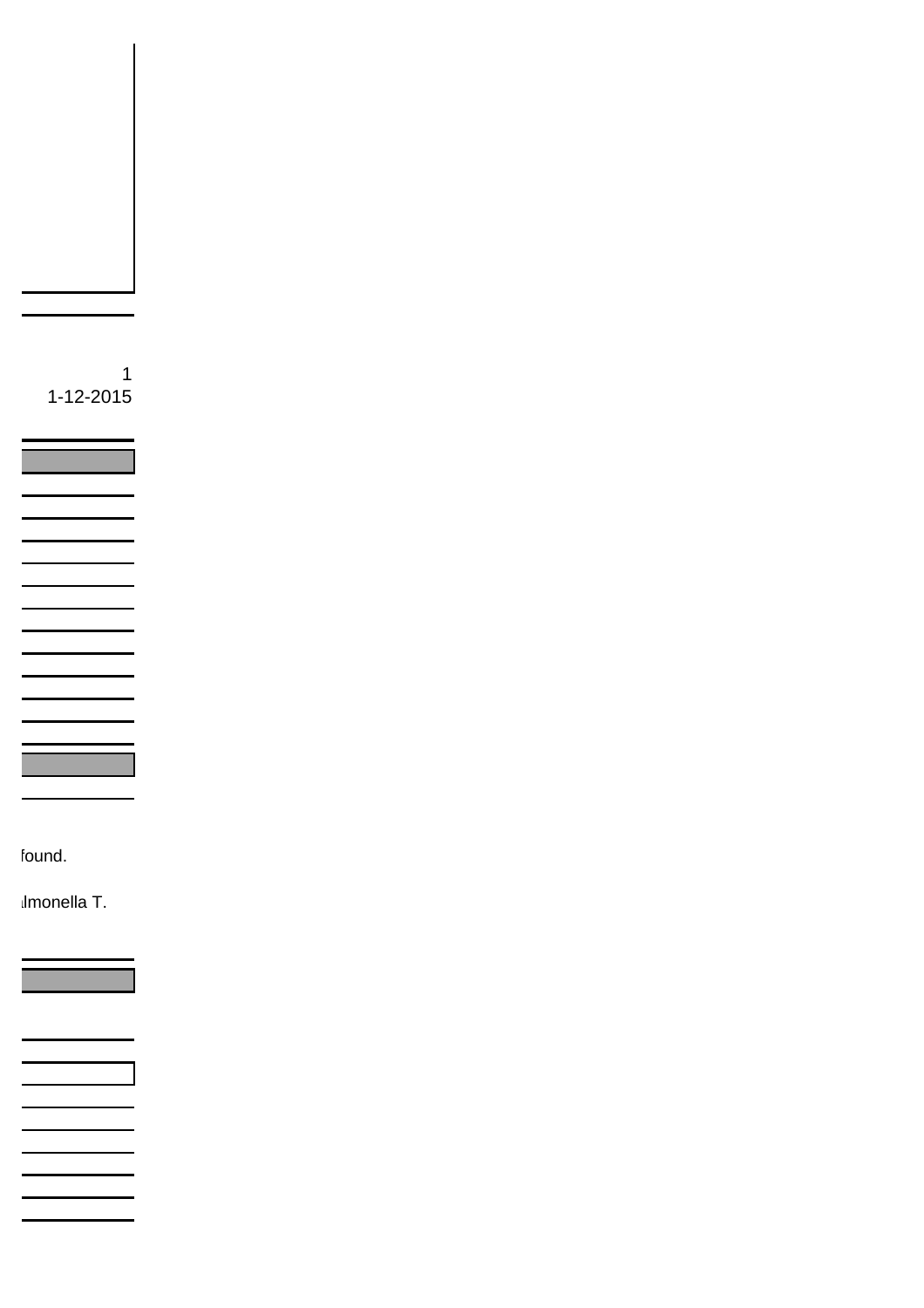

**The iddee is also deed handled as hants the waste al government** 



|  | <b>OUNCIL</b> |  |
|--|---------------|--|
|  | ion of        |  |
|  | 99/45/EC      |  |
|  | 1488/94       |  |
|  | ___           |  |

2010  $EEC,$ on the าg a julation ive  $1/EC$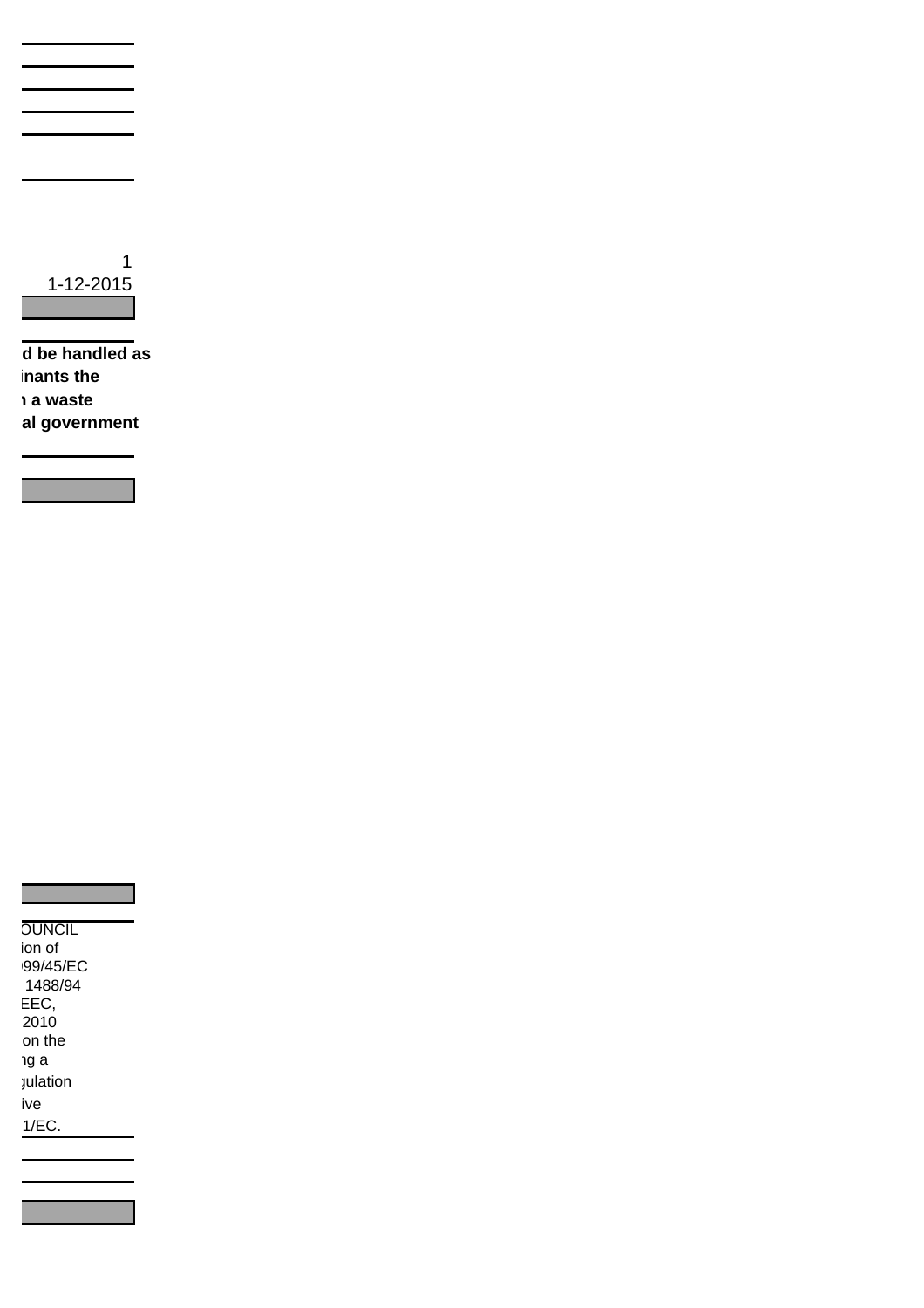1 1-12-2015

for the safe t our its ay not be er process.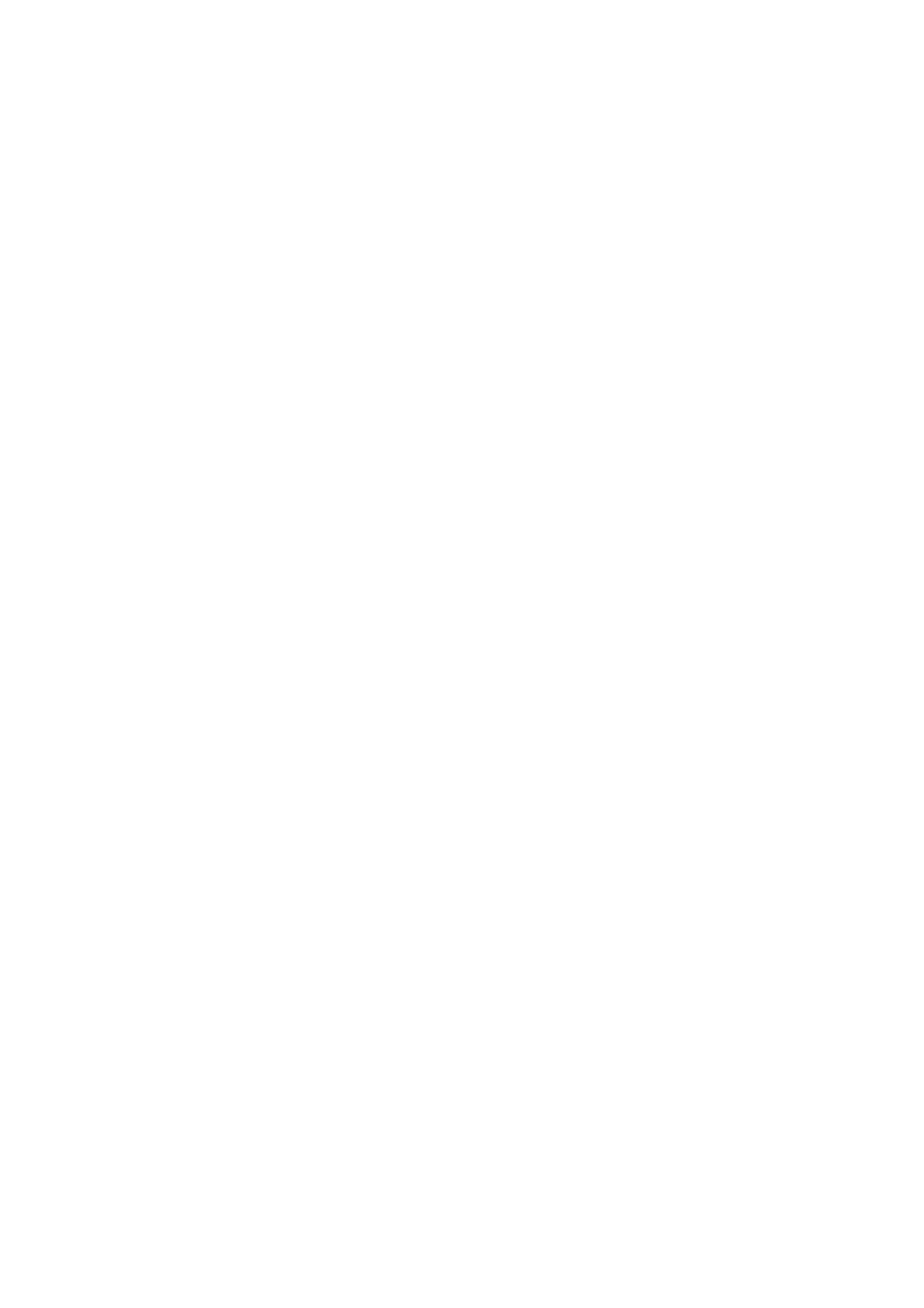persist.